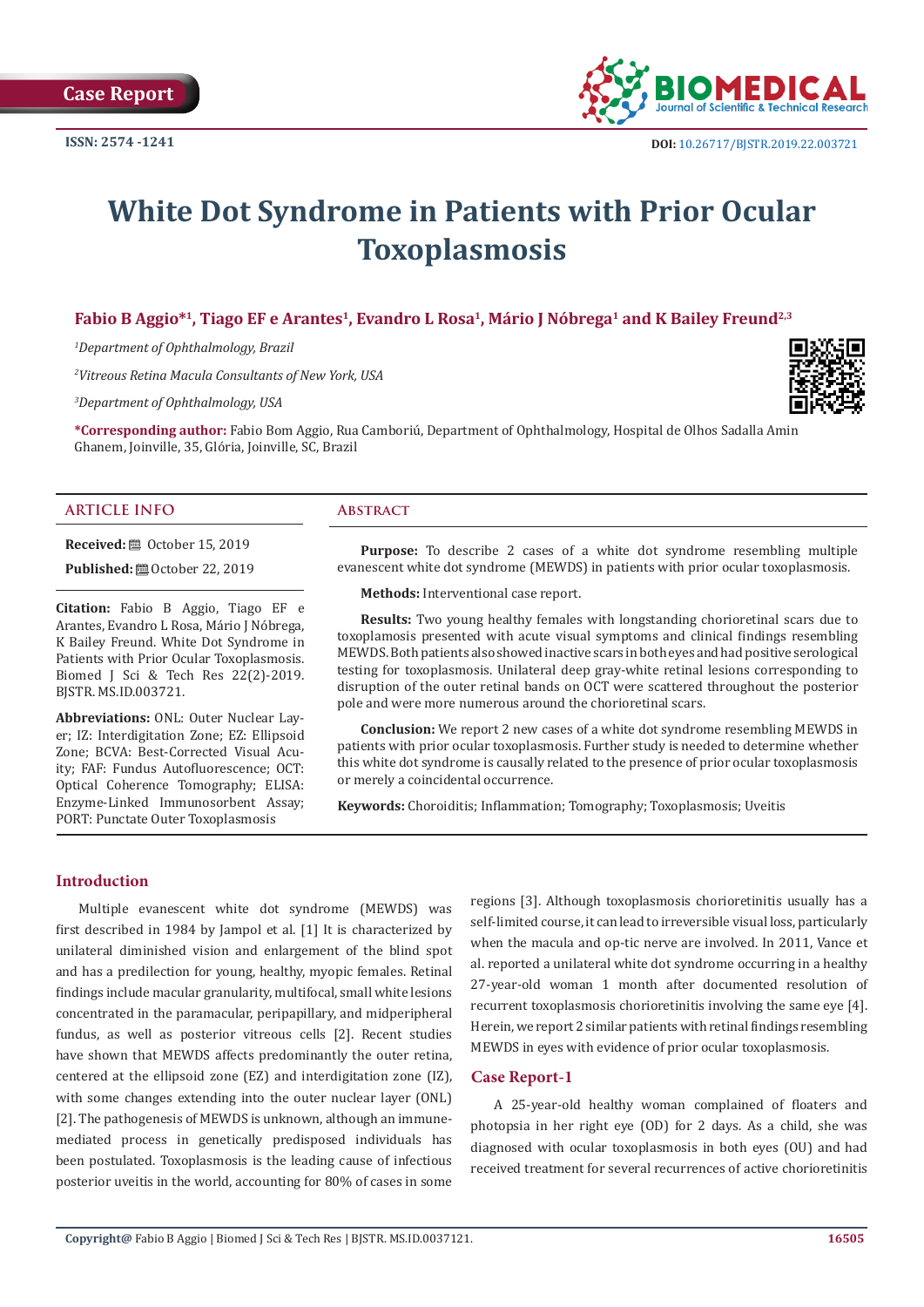OD. Visual acuity in her left eye (OS) had always been poor. On examination, best-corrected visual acuity (BCVA) was 20/30 OD and counting fingers at 3 meters OS. Anterior segment examination was normal OU with no cell or flare detected. Intraocular pressures were 14 mmHg OU. Ophthalmoscopy OD showed inactive peripheral chorioretinal scars and a small deep white lesion with ill-defined margins located superotemporal to the fovea (Figure 1). Ophthalmoscopy OS revealed inactive chorioretinal scars in the macula and peripheral retina (Figure 1). No vitreous cells were noted OU. Given concern regarding a possible recurrence of toxoplasmosis chorioretinitis OD, the patient was start-ed on a 6-week course of BID oral sulfamethoxazole/trimethoprim (800mg/160mg). Five days later, she returned complaining of worsening of vision OD. BCVA was 20/50 OD.



**Figure 1:** Case 1. Initial presentation: fundus photograph of the right eye shows a small white lesion superotemporal to the fovea with ill-defined margins, inactive chorioretinal scars around the optic disc (A) and in the inferior quadrant (B). Redfree fundus photograph of the right eye (C). Fundus autofluorescence (FAF) of the right eye shows hypoauto-fluorescence corresponding to the chorioretinal scars. The superotemporal white le-sion is irregularly hypoautofluorescent (D). An inactive chorioretinal macular scar is present in the left eye (E).

Anterior segment examination was unchanged. Ophthalmoscopy OD revealed 1+ vitreous cells, macular granularity and multiple scattered deep gray-white lesions OD. The le-sions were more numerous around the old chorioretinal scars (Figure 2). Ophthalmoscopy OS remained unchanged. Fundus autofluorescence (FAF) showed faint hyper-autofluorescence corresponding to the multiple gray-white lesions (Figure 2). Spectral domain optical coherence tomography (OCT) of the deep retinal lesions showed disruption of the EZ and IZ with no abnormalities detected anterior to the ONL. There were no changes involving the retinal pigment epithelium/Bruch's membrane complex, except at the fovea where there was a thin hyporeflective splitting of this hyperreflective band and a dome-shaped accumulation of subretinal hyperreflective material. The patient completed the 6-week course of sulfamethoxazole/ trimethoprim and also received a brief course of oral prednisone. Laboratory studies included normal leukocyte and erythrocyte counts, a normal erythrocyte sedimentation rate, and negative serologic testing for HIV and syphilis (VDRL and FTA-ABS). A chest x-ray was normal.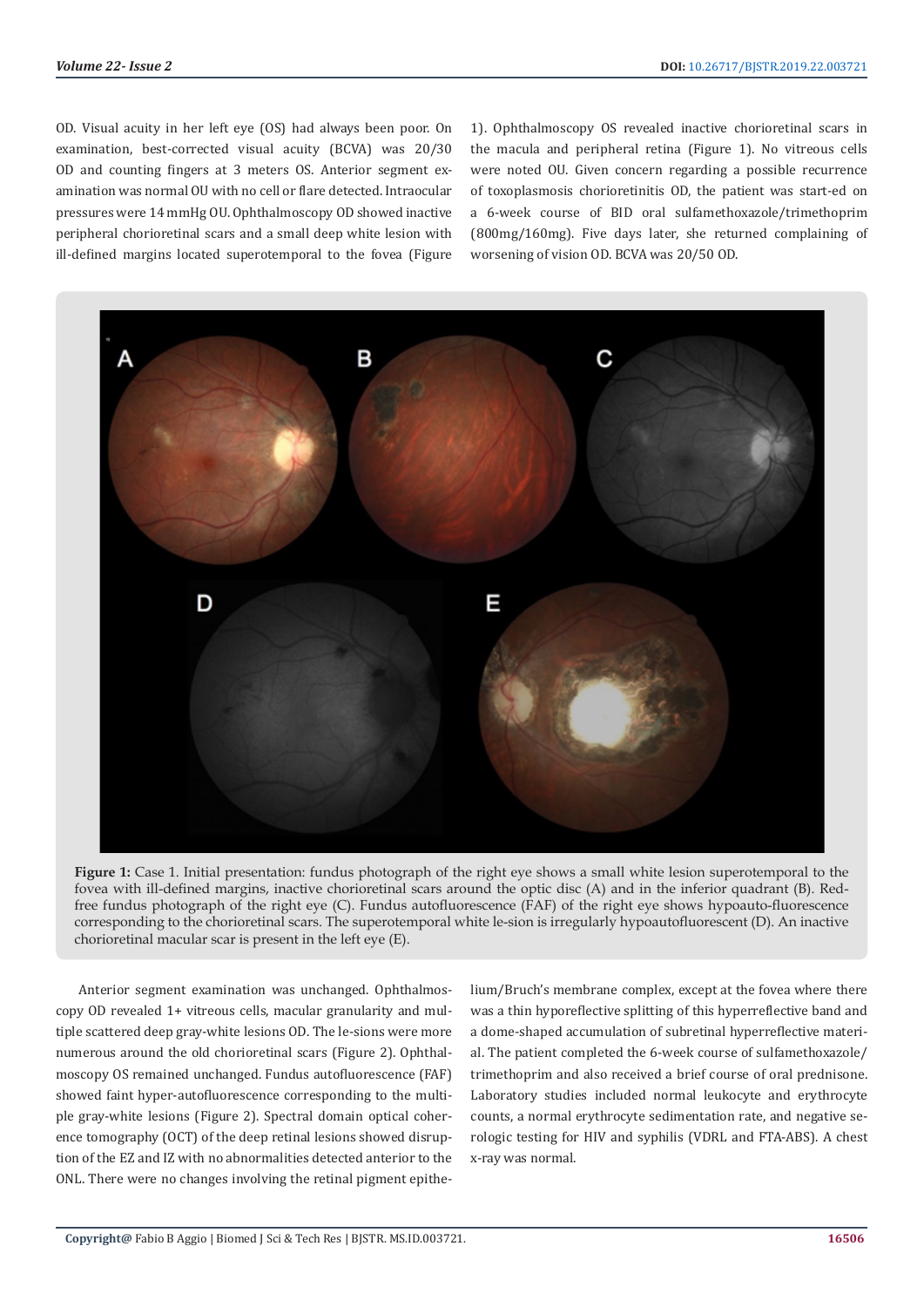

Figure 2: Case 1, Right eye, 5<sup>th</sup> day follow-up visit. Macular granularity and multiple scattered deep gray-white lesions are noted in the posterior pole (A) and midperiphery (B). Nu-merous lesions are present around the nasal chorioretinal scar (C). Red-free fundus photograph shows the acute lesions in posterior pole (D). FAF shows faint hyperauto-fluorescence corresponding to the multiple gray-white lesions (E).

Toxoplasma immunoglobulin G antibodies were positive in an enzyme-linked immunosorbent assay (ELISA) (132 IU/mL). Antitoxoplasma IgM antibodies were negative. One month later, BCVA had improved to 20/40 OD. Macular granularity was still present OD, but the gray-white retinal lesions had partially faded (Figure 3). There were no persistent vitreous cells. Structural OCT OD showed resolution of the foveal dome-shaped hyperreflective material, with persistent EZ/IZ attenuation (Figure 4). One month later, BCVA was 20/30. Macular granularity persisted, but the gray-white retinal lesions were undetectable.



**Figure 3:** Case 1, right eye, 1-month follow-up visit. Color fundus photograps (A, B and C) and red-free fundus photograph (D) shows partial resolution of the gray-white lesions. The lesions have also faded on FAF imaging (E).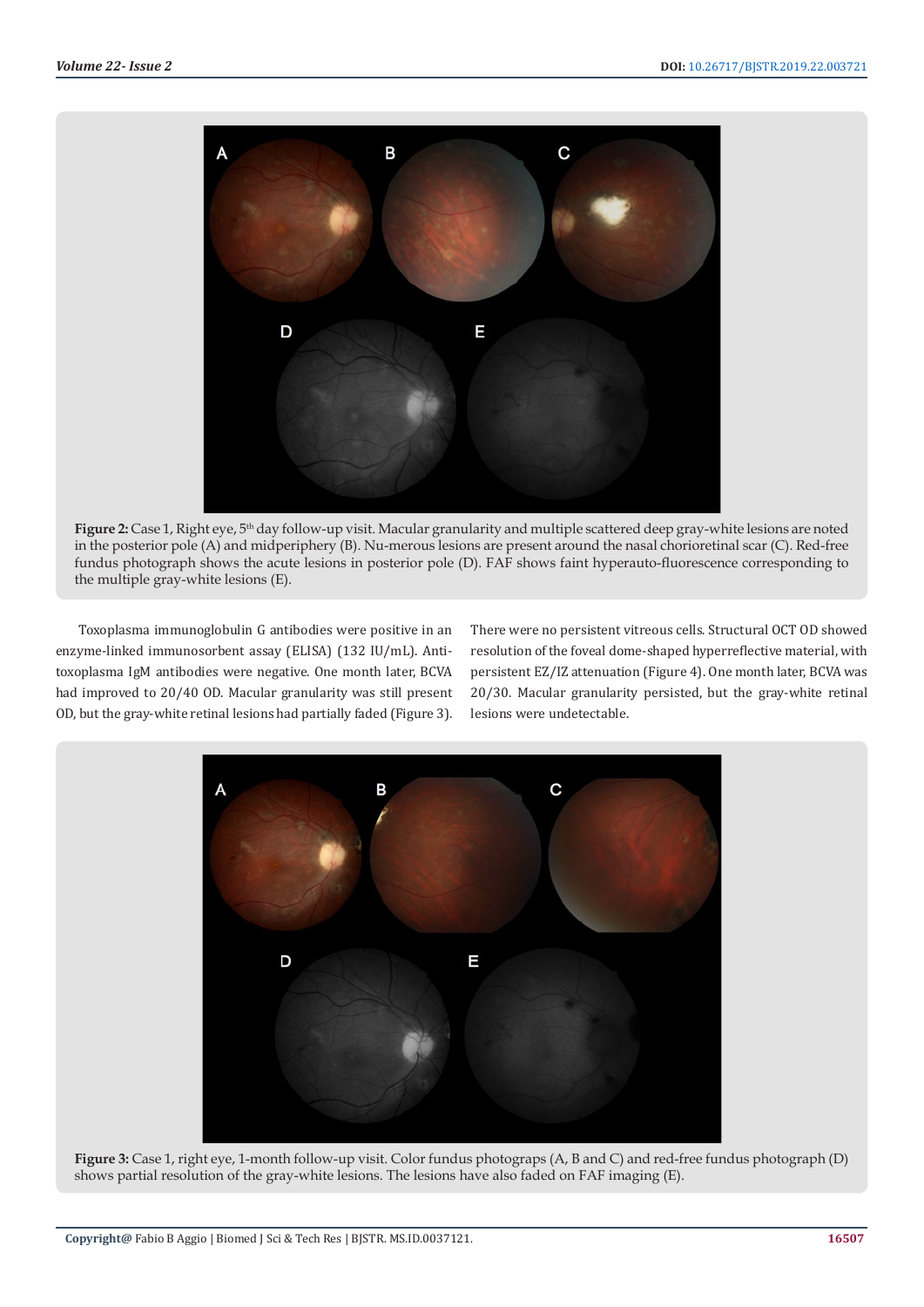

**Figure 4:** Case 1, spectral-domain optical coherence tomography (SD-OCT). A, B: 5th day follow-up SD-OCT shows disruption of the ellipsoid zone (EZ), interdigitation zone (IZ) and a dome-shaped accumulation of hyperreflective material at the fovea. Disruption of the EZ, extending to the IZ and outer nuclear layer (ONL) were seen at the sites of white dots (arrow). No abnormalities were detected anterior to the ONL. C, D: One month fol-low-up SD-OCT shows resolution of both the inferior lesion shown in A, as well as of the foveal dome-shaped hyperreflective material. There is some persistent attenuation of the subfoveal EZ and IZ.

# **Case Report-2**

A 37-year-old healthy woman complained of reduced visual acuity OD for 2 weeks. Past ocular and family history were unremarkable. On examination, BCVA was 20/40 OD and 20/20 OS. Findings on slit lamp and ophthalmoscopic examination OS were normal. Anterior segment examination OD disclosed 1+ anterior chamber reaction. Intraocular pressures were 14 mmHg OU. Ophthalmoscopy OD showed 1+ vitreous cells, mild macular granularity, 3 inactive pigmented chorioretinal scars inferotemporal to the fovea, as well as multiple scattered deep gray-white lesions,

more numerous at the posterior pole (Figure 5). FAF OD showed faint hyper-autofluorescence surrounding multiple scattered hypo-autofluorescent dots that were more numerous around the chorioretinal scars and optic nerve. Fluorescein angiography OD showed multiple early hyperfluorescent dots which became confluent around the chorioretinal scars and temporal paramacula. Some of the dots formed a "wreath-like" pattern, and there was late staining of the optic nerve (Figure 6). The patient was started on a 6-week course of BID oral sulfamethoxazole/trimethoprim (800mg/160mg).



**Figure 5:** Case 2, right eye. Color fundus photographs show mild foveal granularity, chorioreti-nal scars inferotemporal to the fovea and multiple gray-white lesions in the posterior pole and midperiphery (A, B, C and D). The lesions are also visible on red-free fundus photography (E). FAF imaging shows a mottled appearance, with subtle hyperauto-fluorescent spots and more evident hypofluorescent lesions which are concentrated around the old chorioretinal scars and optic nerve.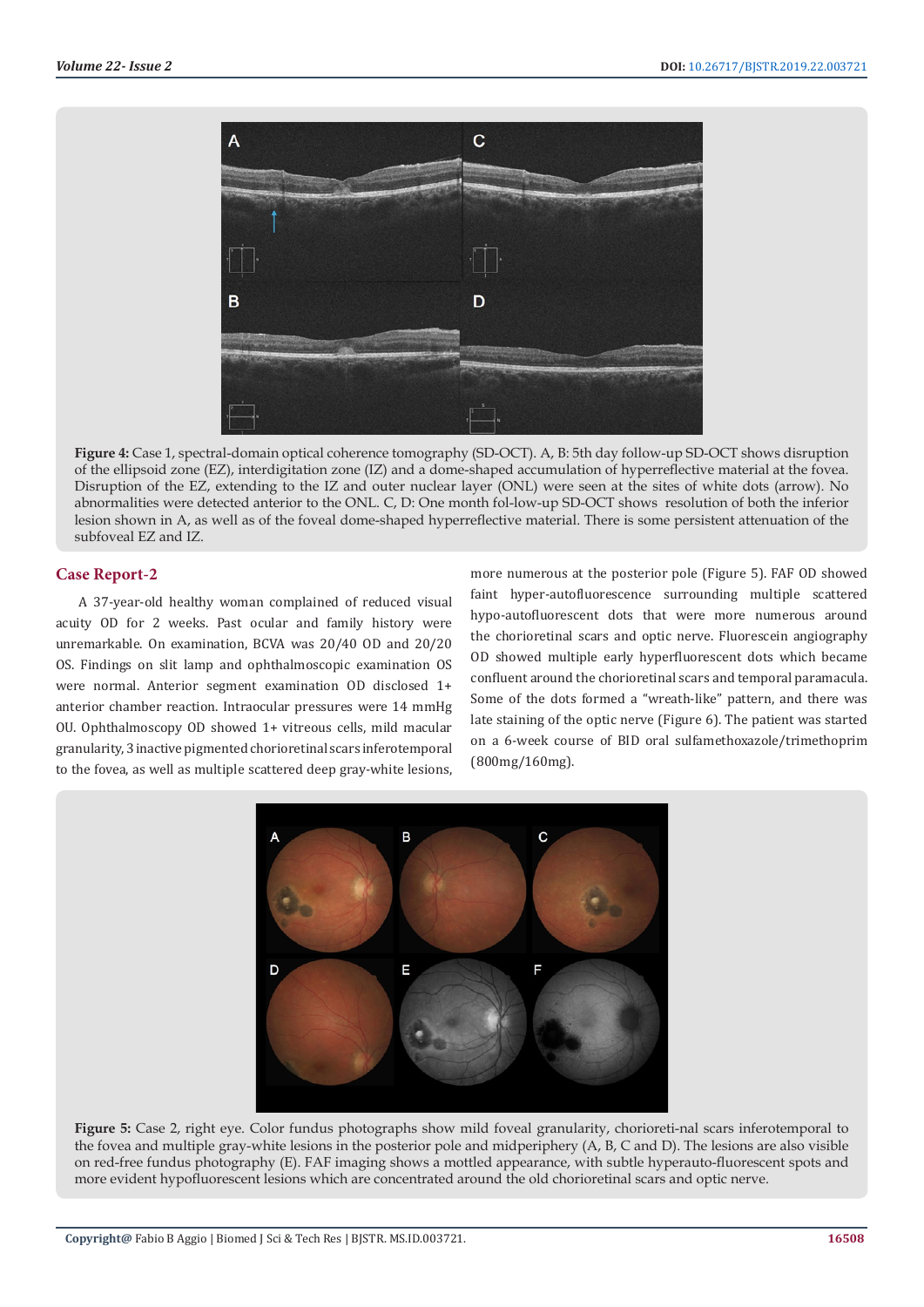

**Figure 6:** Case 2, right eye. Fluorescein angiography (A-D) shows multiple early hyperfluores-cent dots which become confluent around the chorioretinal scars and temporal para-macula. Some of the dots show a "wreath-like" pattern. There was late staining of the optic nerve head (D).

Laboratory studies included normal leukocyte and erythrocyte counts, a normal erythrocyte sedimentation rate and negative serologic testing for HIV and syphilis (VDRL and FTA-ABS). A chest x-ray was normal. Toxoplasma immunoglobulin M anti-bodies were negative, but immunoglobulin G antibodies were positive (101UI/ mL). Two weeks later, BCVA was 20/20-1 OD and 20/20 OS. Anterior segment examination OD showed 0.5+ anterior chamber reaction. Mild vitreous opacities were still present. There was partial resolution of the gray-white retinal lesions. One month later, BCVA was 20/20 OU. There was no anterior chamber or vitreous cells OU. The gray-white dots OD had disappeared, but there was still mild foveal granularity.

#### **Discussion**

The cases herein reported presented with clinical findings resembling MEWDS including macular granularity, vitreous cells and multiple evanescent deep gray-white retinal lesions. Multimodal retinal imaging including FAF, OCT and fluorescein angiography showed changes similar to those seen with typical MEWDS [2]. Both patients had chorioretinal scars characteristic of prior toxoplasmosis chorioretinitis. The ocular history of the first patient, with poor vision in 1 eye since childhood and prior treatment for recurrent chorioretinitis, was suggestive of congenital toxoplasmosis. The history and imaging findings of our cases closely resemble a case reported by Vance et al. in which there was an initial concern regarding early reactivation of ocular toxoplasmosis [4]. Similar to this prior case, both of our patients were treated with oral anti-toxoplasma therapy. Our first patient was also treated with oral corticosteroids. A diagnosis of punctate outer toxoplasmosis (PORT) was considered, since multifocal graywhite lesions at the level of the deep retina and retinal pigment epithelium have been described with this entity.

However, the 2 cases herein reported presented with findings that were more widespread than the lesions described with PORT. Minimal retinal pigment epithelium involvement and the absence of persistent retinal pigment epithelium changes or new scars following resolution were also inconsistent with PORT. Furthermore, while the initial descriptions of PORT occurred prior to the availability of high-resolution OCT, a recent study has shown that both inner and outer retinal involvement occur, as well as punctate preretinal hyperreflective lesions [5], which were not present in our cases. We admit that treatment could have altered the course of our patients' disease. Previous studies have shown that MEWDS can present after the primary occurrence or recurrence of choroidal neovascularization [6]. Whether choroidal